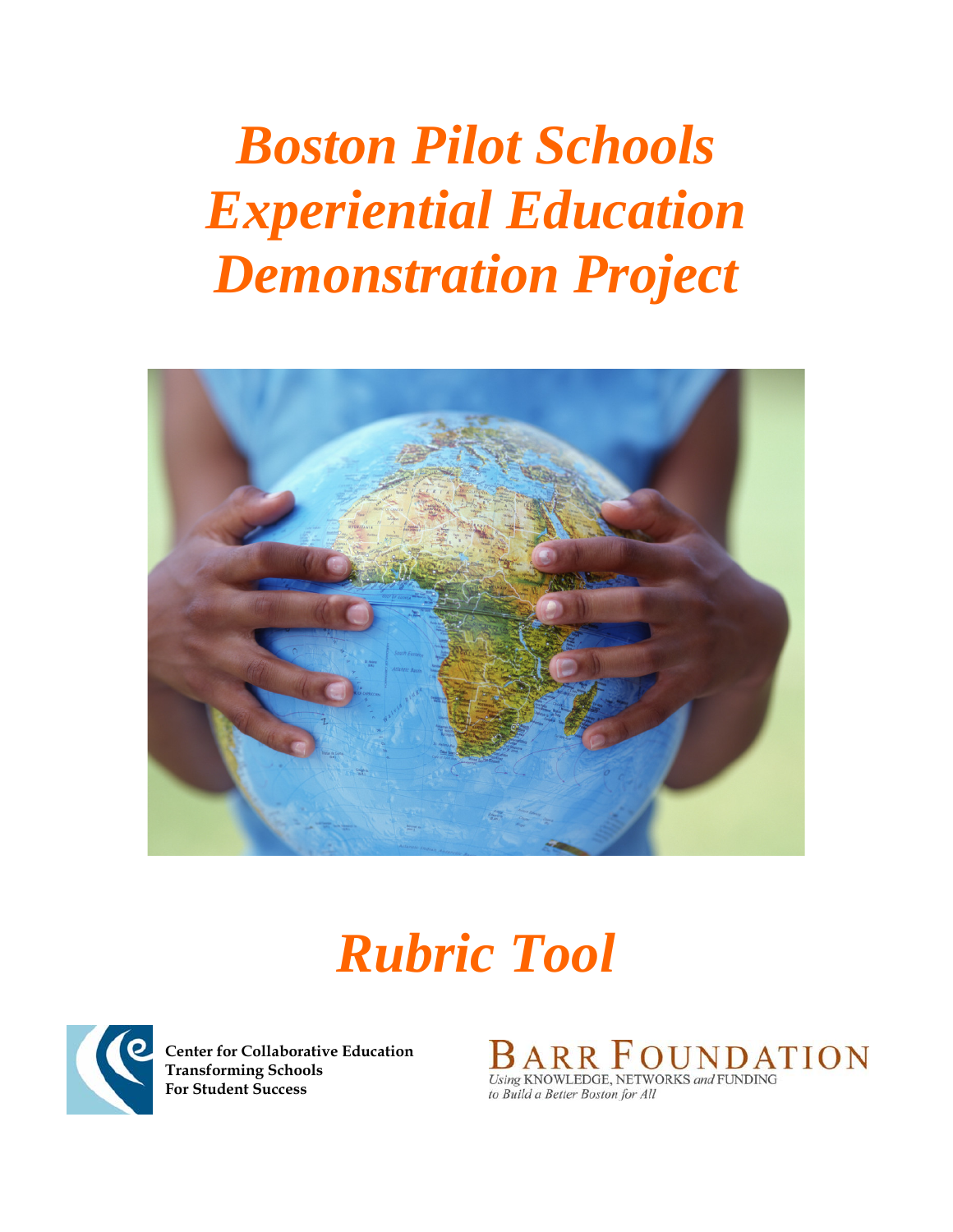# Pilot Schools Experiential Education Rubric Tool

# **Overview**

The Pilot Schools' Experiential Education Demonstration is intended to deepen and embed high quality experiential education within each school's academic programs. The work is grounded in the belief that high quality experiential education will significantly enhance student engagement and performance over time.

The Boston Pilot Schools represent an innovative approach to urban public education within the Boston Public Schools (BPS), as evidenced by their promising results in student engagement and achievement. Since 1994, the Boston Pilot Schools have provided models of innovative practices for the Boston Public Schools and beyond. Like charter schools, Pilot Schools have autonomy in the areas of budget, staffing, governance, school calendar, and curriculum and assessment.<sup>[1](#page-1-0)</sup> The theory behind Pilot Schools is that student engagement and achievement increases when schools are small, personalized, mission-driven, and have autonomy over their resources in exchange for increased accountability. There are currently 20 Pilot Schools, spanning grades PreK-12 and serving approximately 11% of the BPS student enrollment.

While enrolling students who are similar demographically to those of the BPS as a whole, and while operating with similar per pupil budgets, Pilot Schools have demonstrated significant measures of success over their history. Most Pilot Schools perform at or above the district average on indicators of student engagement and achievement. Pilot School students tend to have higher attendance, and lower suspensions and transfers, all indications of strong family and student engagement and high "holding power." As well, Pilot School students tend to have higher graduation and college-going rates, and comparable or higher MCAS scores, all indications of high student achievement. Because of the Pilot Schools' uniqueness, these schools are intended to serve as a reform model that could influence other district schools and practices. Pilot Schools offer a controlled opportunity for research and development, while providing a significant lever for change within the district. Pilot Schools have also expressed interest in and need for resources to improve experiential education offerings. $<sup>2</sup>$  $<sup>2</sup>$  $<sup>2</sup>$ </sup>

 $\overline{a}$ 

<span id="page-1-0"></span><sup>&</sup>lt;sup>1</sup> Center for Collaborative Education. *How Pilot Schools Use Freedom Over Budget, Staffing, and Schedules to Meet Student Needs. Boston, MA: CCE, October 2001.* 

<span id="page-1-1"></span>Center for Collaborative Education. *Survey on Experiential Education and Extended Day Programs.*  Boston, MA: CCE, Spring 2004.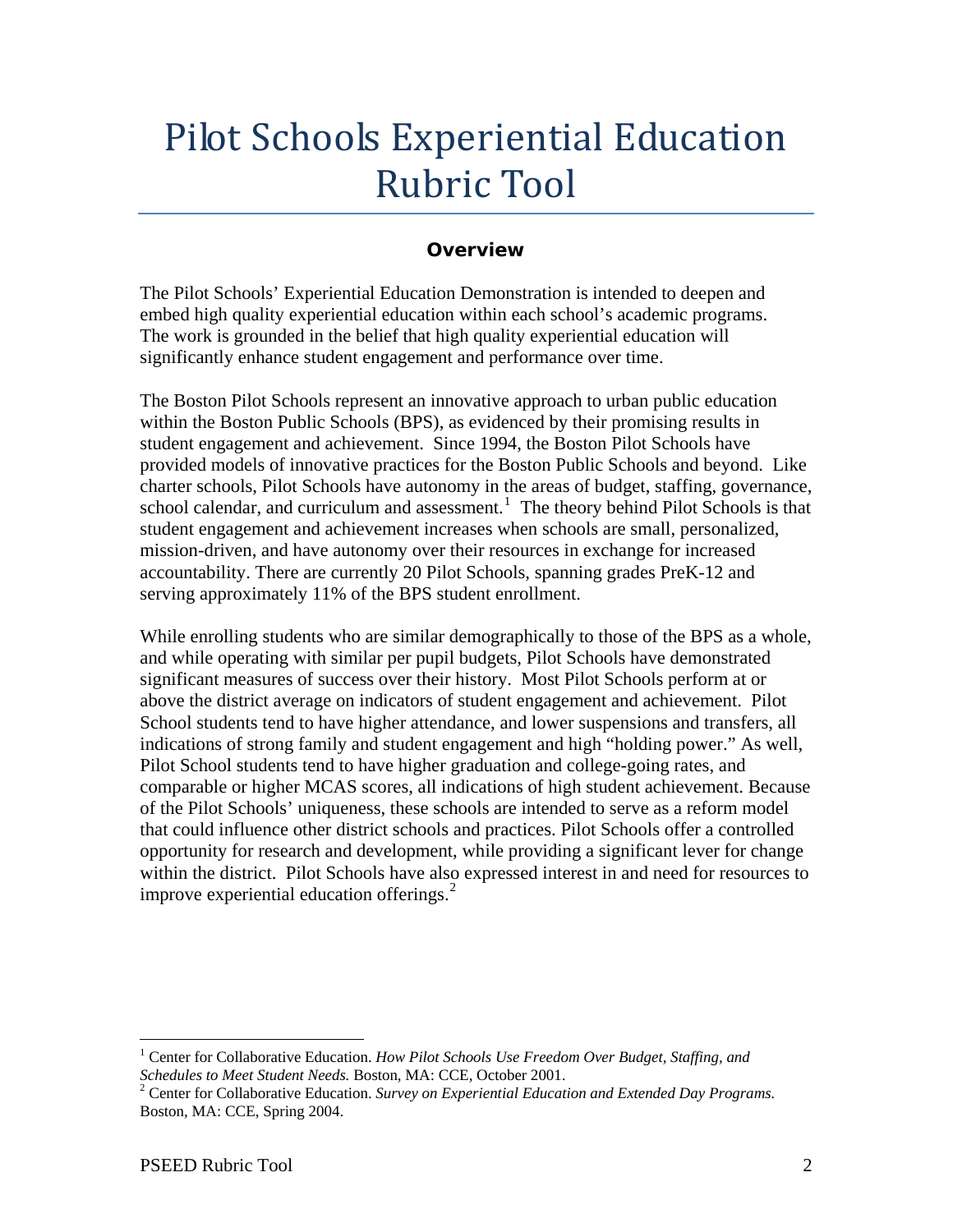# **Experiential Education**

Research has shown that students learn in many diverse ways.<sup>[3](#page-2-0)</sup> However, traditional education programs have favored students with certain learning styles, emphasizing linguistic and logical-mathematical intelligences over musical, spatial, interpersonal, intrapersonal, naturalist, and bodily-kinesthetic intelligences.<sup>[4](#page-2-1)</sup> Experiential education, on the other hand, uses multiple senses and intelligences, and therefore is more effective in reaching a wider diversity of students, including traditionally underserved populations such as students of color, English language learners, and special needs students.<sup>[5](#page-2-2)</sup>

The Association for Experiential Education defines experiential education as the following:

*A philosophy and process in which educators purposefully engage with learners in direct, relevant experience and focused reflection in order to increase knowledge, develop skills, and clarify values and ways of thinking.[6](#page-2-3)* 

According to McMaster University's Experiential Education Program, experiential education creates a "purposeful process in which the teacher actively engages students in experience," and is intended to develop good citizens, assist students in achieving critical understanding of their studies, and reduce the power relationship between teacher and students.<sup>[7](#page-2-4)</sup> Through engaging in experiential education, students change their behavior and prior conceptions, resulting in deeper, more complex understandings of the world around them.

Experiential education involves four steps in a cycle, suggesting the ongoing nature of learning. Regardless of the content of the experience, learners use the following sequence:

- o Engagement in concrete experiences
- o Observation and reflection of the experiences
- o Formation of concepts and generalizations from the experiences
- o Application of new understandings<sup>[8](#page-2-5)</sup>

A hallmark of experiential education is that "learning is a process whereby knowledge is created through the transformation of experience."[9](#page-2-3) When learners are interacting with

<span id="page-2-5"></span><span id="page-2-4"></span><http://socserv.socsci.mcmaster.ca/EE/pages/understandingee.html>, 2004. <sup>8</sup> Hansen, Ibid.

<span id="page-2-0"></span> $\overline{a}$ <sup>3</sup> Dewey, J. *Experience and Education*. New York: The MacMillan Company, 1938; Gardner, H. *Multiple Intelligences: The Theory in Practice*. New York: Basic Books, 1993. <sup>4</sup>

 $<sup>4</sup>$  Gardner, H., Ibid.</sup>

<span id="page-2-2"></span><span id="page-2-1"></span><sup>5</sup> Gardner, H., Ibid; Hansen, Ronald. *The role of experience in learning: giving meaning and authenticity to the learning process in schools.* Journal of Technology Education: 11(2), Spring 2000, pp. 23-32.

<span id="page-2-3"></span><sup>&</sup>lt;sup>6</sup> Association for Experiential Education webpage, [http://www.aee2.org/customer/pages.php?pageid=47,](http://www.aee2.org/customer/pages.php?pageid=47) 2004. Experiential Education Program, McMaster University, found at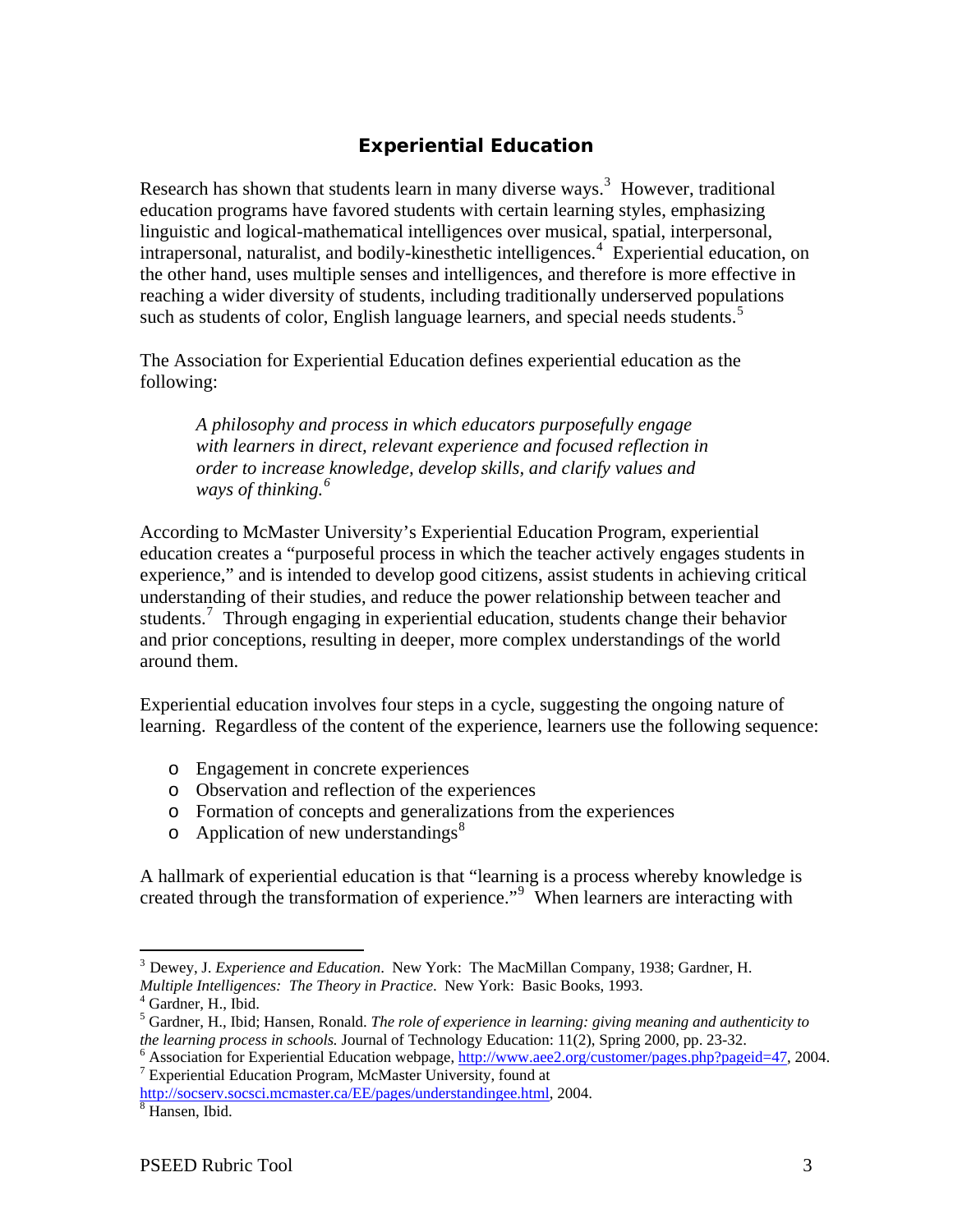their environment, both teachers and students take on roles quite different from those in traditional schools and classrooms. Students become more active in constructing knowledge, and teachers respond to their students rather than teaching curriculum in packaged units. Learning experiences have relevance, and knowledge is increased through experimentation rather than solely through reading or hearing about the experiences of others.<sup>[10](#page-3-0)</sup>

**The Barr Foundation has adapted the following principles, formulated by the Association of Experiential Education, to use as criteria for the review and selection of demonstration projects in the Pilot Schools' Experiential Education Demonstration Project.** 

#### **Practices/Activities for the Learner**

- Experiential learning opportunities are supported by reflection, critical analysis, and synthesis.
- Experiences are structured to require the learner to take initiative, make decisions, and be accountable for the results.
- Throughout the experiential learning process, the learner is actively engaged in posing questions, investigating, experimenting, being curious, solving problems, assuming responsibility, being creative, and constructing meaning.
- **Example 1** Learners are engaged intellectually, emotionally, socially, and/or physically. This involvement produces a perception that the learning task is authentic.
- The results of the learning are personal and form the basis for future experience and learning.
- Relationships are developed and nurtured: learner to self, learner to others, and learner to the world at large.

#### **Practices/Activities for the Educator**

- The educator's primary roles include setting suitable experiences, posing problems, setting boundaries, supporting learners, ensuring physical and emotional safety, and facilitating the learning process.
- The educator recognizes and encourages spontaneous opportunities for learning.
- The educator strives to be aware of his/her biases, judgments, and pre-conceptions and how they influence the learner.
- The design of the learning experience includes the possibility to learn from natural consequences, mistakes, and successes.

#### **Practices/Activities for the Learner and Educator Together**

- The educator and learner may experience success, failure, adventure, risk-taking, and uncertainty, since the outcomes of experience cannot be totally predicted.
- Opportunities are nurtured for learners and educators to explore and examine their own values.

# **Design of this Rubric Tool**

The rubric is organized in key areas of project implementation: curriculum, pedagogy, culture, and structures. The intent is to create a "common" set of measures that can provide a multifaceted portrait of school progress. As schools deepen their individual

<sup>-&</sup>lt;br>9 <sup>9</sup> Kolb, D. *Experiential Learning: Experience as the Source of Learning and Development.* Englewood Cliffs, NJ: Prentice-Hall, Inc., 1984.

<span id="page-3-0"></span><sup>10</sup> Stevens, P.W., Richards, A. *Changing Schools through Experiential Education*. ERIC Digest. Charleston, WV: ERIC Clearinghouse on Rural Education and Small Schools, 1992.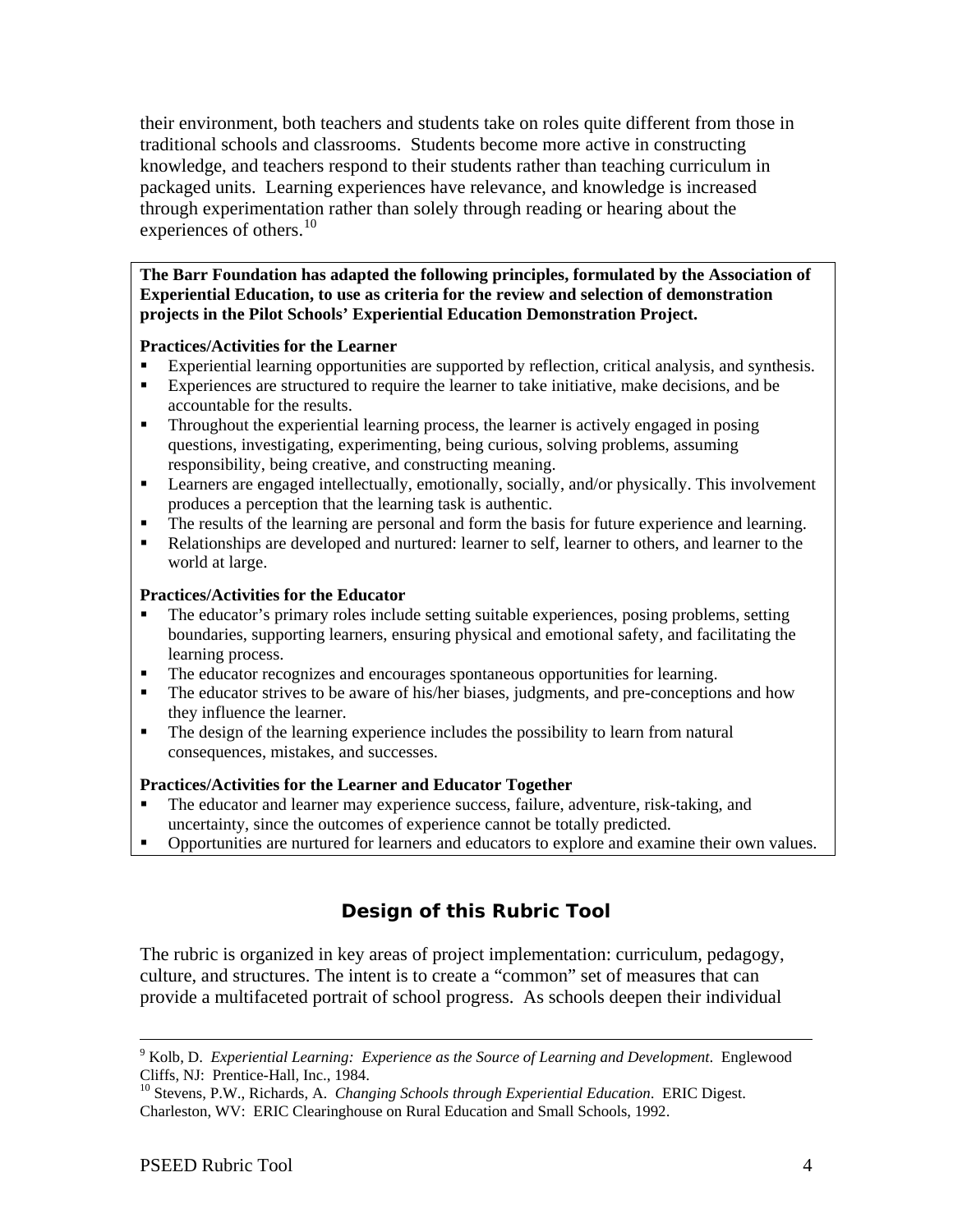and collective work as a PSEED Network, a common set of measures facilitates dialogue on practice and processes throughout project implementation. Each focus area is constructed to explore defining key characteristics of experiential education. Multiple perspectives are embedded in the rubrics: teachers, students, school community, and school partners.

# **Phases of Implementation[11](#page-4-0)**

A school implementing experiential education will go through phases of development as it deepens and spreads its work. A school or teacher may be in different phases across different areas, or even in different phases within one area. These phases are:

**Most of the Time (4):** This is the ideal of this particular practice being embedded in the classroom or school, so that there is the capacity for it to be self-sustaining and continuously improving. Teachers are engaged in this practice most of the time.

**Some of the Time (3):** Teachers are engaged in the practice some of the time. Many of the structures that facilitate this goal are in place. The school does not yet have the capacity for the practices to be self-sustaining.

**Beginning to Occur (2):** A few attempts or changes may have been made by teachers, but the level of change is neither in-depth nor school-wide. Initial structures are in place to support practices.

**Not at All (1):** This phase is characteristic of a teacher who has yet to work in a focused way on the particular practice. Pre-implementations may signify a conscious choice to focus on other areas as the teacher or school develops its initiatives in experiential education.

### **Don't Know or Not Applicable (0)**

# **How is the Rubric Tool Used?**

The Rubric Tool has been designed for use in a variety of ways that will inform staff, project participants, school communities, and school partners about the progress of their experiential education projects. The tool can be used to guide:

- 1. Reflections for staff, project implementation teams, and school communities;
- 2. Development of a school portfolio of evidence and artifacts
- 3. School visits by those outside of the school community, including school partners, colleagues, and community members;
- 4. The construction and review of public exhibitions; and
- 5. The collection of documentation of PSEED project process and outcomes.

 $\overline{a}$ 

<span id="page-4-0"></span><sup>&</sup>lt;sup>11</sup> Center for Collaborative Education- Turning Points Benchmarks Guide. Boston, MA: CCE. pp. 3-5.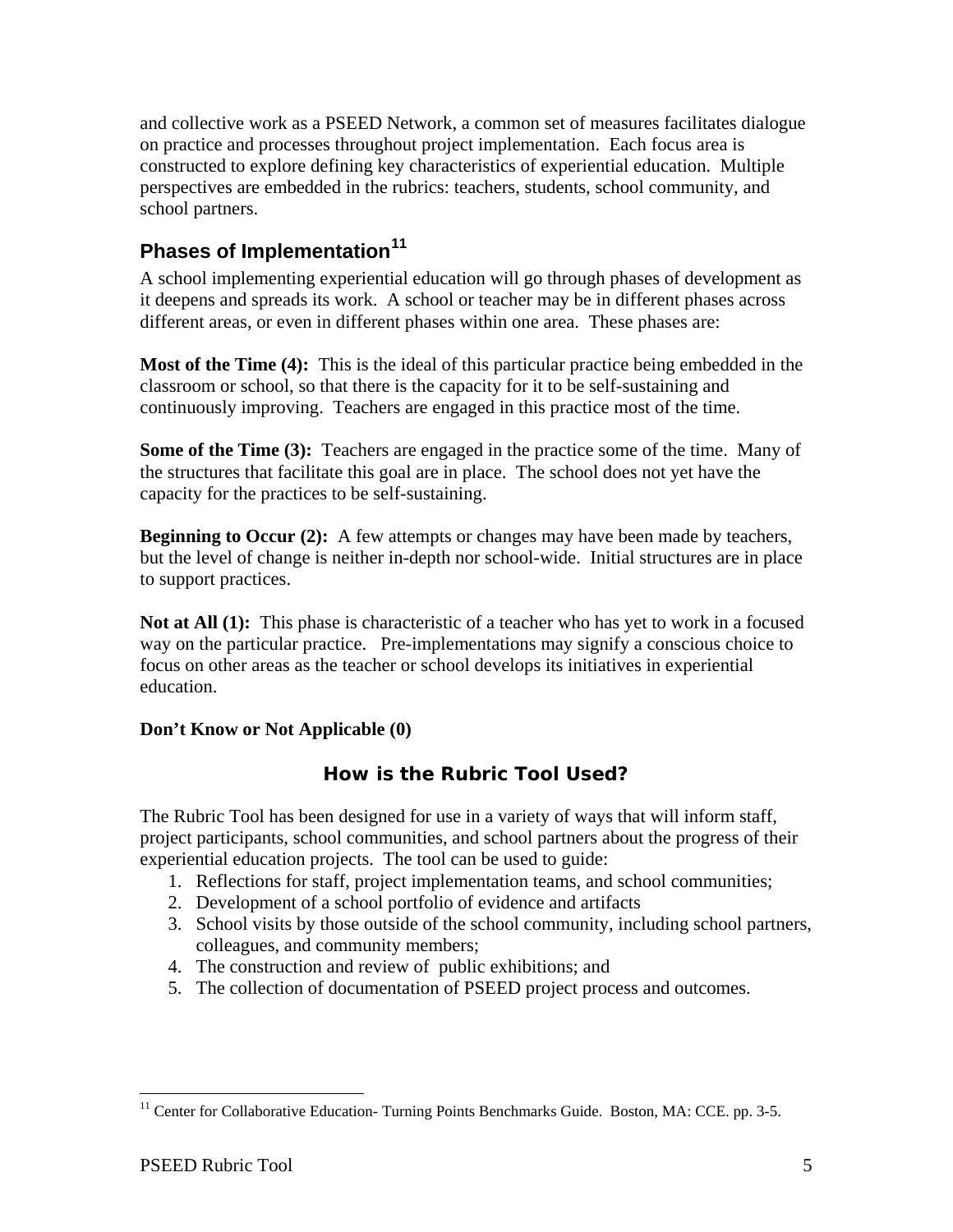# **Reflections**

Reflection is a critical anchor in the four step cycle of experiential education:

- o Engagement in concrete experiences
- o Observation and reflection of the experiences
- o Formation of concepts and generalizations from the experiences
- o Application of new understandings

The rubrics guide a reflective process for the individual teacher, teams or the entire school community. Some of the most powerful reflection is collaborative, when teachers and other members of the school community look together at teacher and student work, data, or written reflection. There may be multiple occasions for collaborative reflection, for example:

- o As teachers (and others) select pieces discussing how individual pieces demonstrate project goals, practices, or results.
- o In structured, facilitated conversations, which support teachers (and others) in exploring the evidence at a deeper level.
- o During discussions and meetings with the critical friends and external partners.

# **School Portfolio**

The School Portfolio represents an authentic presentation of the school because it contains real evidence from the life of the school. The evidence takes many forms, including school or teacher generated documents (e.g., mission statement, meeting agendas, budgets); statistical data (e.g., attendance figures, grades, test scores), samples of students' and teachers' work (e.g., student portfolios, teachers' assignments, assessment rubrics); observations (teachers' journals, reflections from visitors); and many others. These various types of evidence may be presented in various forms (e.g., print, video, photographs, etc.). Of course, the Portfolio does not include all of the possible evidence from the life of the school, but rather a thoughtful selection of evidence which addresses the each section of the rubric tool.

Another advantage of portfolios over more strictly quantitative data (e.g., test scores, statistical data) is that they provide a richer basis for reflection. Just as a student reviews the contents of her language arts portfolio and thinks about her growth as an active learner, and where she may need to focus her energies, teachers and other members of the Pilot School community review the developing School Portfolio and reflect on the school's performance and growth.

When teachers review the School Portfolio, they write a reflective Cover Letter that comments on the process by which the Portfolio has been developed. For each Focus Area, they provide a reflective piece in which they consider how the evidence they collected demonstrates the school's progress towards its goals and the common goals of the Pilot Schools. They may consider how pieces of evidence demonstrate strengths, highlight "challenge areas," or raise questions for the school community.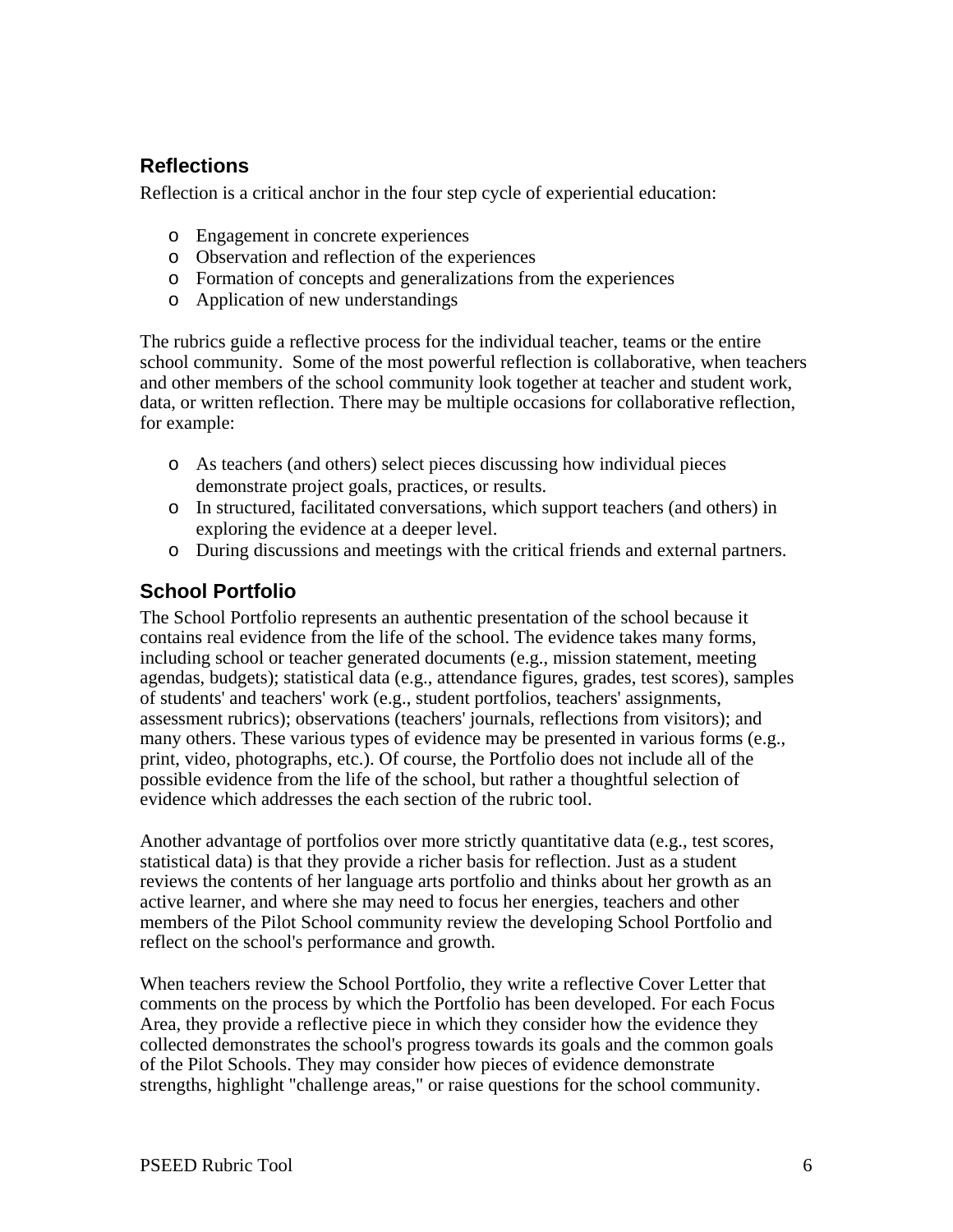The Guiding Questions prompt the reflective pieces, but should not force the school's reflection to imitate questionnaire responses.

# **School Visits & Public Exhibitions**

Schools are encouraged to provide opportunities to visit each other's classrooms and participate in school-wide events including exhibitions and portfolio reviews. In describing Networks Kathleen Cushman frames the purpose and benefits of sharing the work with those beyond the school. She says,

*"The most powerful (of these) connections often happen when people gather at regular intervals to look carefully at students' portfolios and exhibitions, read their essay or lab notebooks, witness their art or drama or music-making, and talk together about what they see. This kind of conversation leads naturally to students experiencing more continuity and coherence in what goes on at school. For teachers, it serves as a springboard from which to reflect on their daily experience, relate it to the experience of others, and have their understandings critiques by trusted colleagues. Parents become part of the web of shared interest, as they are invited to review and discuss what their children are learning. All involved are constructing powerful new knowledge with every step." (Reference Networks and Essential Schools: How Trust Advances Learning, Kathleen Cushman, Horace, Volume 13, #1, Sept. 1996)* 

Schools can use the rubric tool to frame school visits and opportunities for shared practice such as student exhibitions and portfolio reviews. Visits can be tailored to focus on either parts or all of the areas as outlined in the rubrics. Guiding questions developed by the school for such visits focuses essential feedback that can inform the continued work in classrooms and the school community. For example, one school is focused on exploring their current structures that support experiential education. Another school is interested in a broader process of reflection creating a structured opportunity for a group of colleagues to offer feedback on all areas outlined in the rubric. In both instances, the feedback offers the school a critical opportunity for reflection and improving their overall project process, goals, and products.

# **Collection of Documentation of PSEED Project Process and Outcomes**

Each school's work serves as powerful learning about process and outcomes as they embark in implementing experiential education. This work can inform other schools interested in experiential education providing valuable insights about the implementation process. Throughout the work, schools have developed a wide range of documents that are useful in mapping each individual school's work as well as the work of the Network as a whole. These documents include:

- o Project proposals
- o Process and outcome maps
- o Curriculum documents
- o Authentic assessment opportunities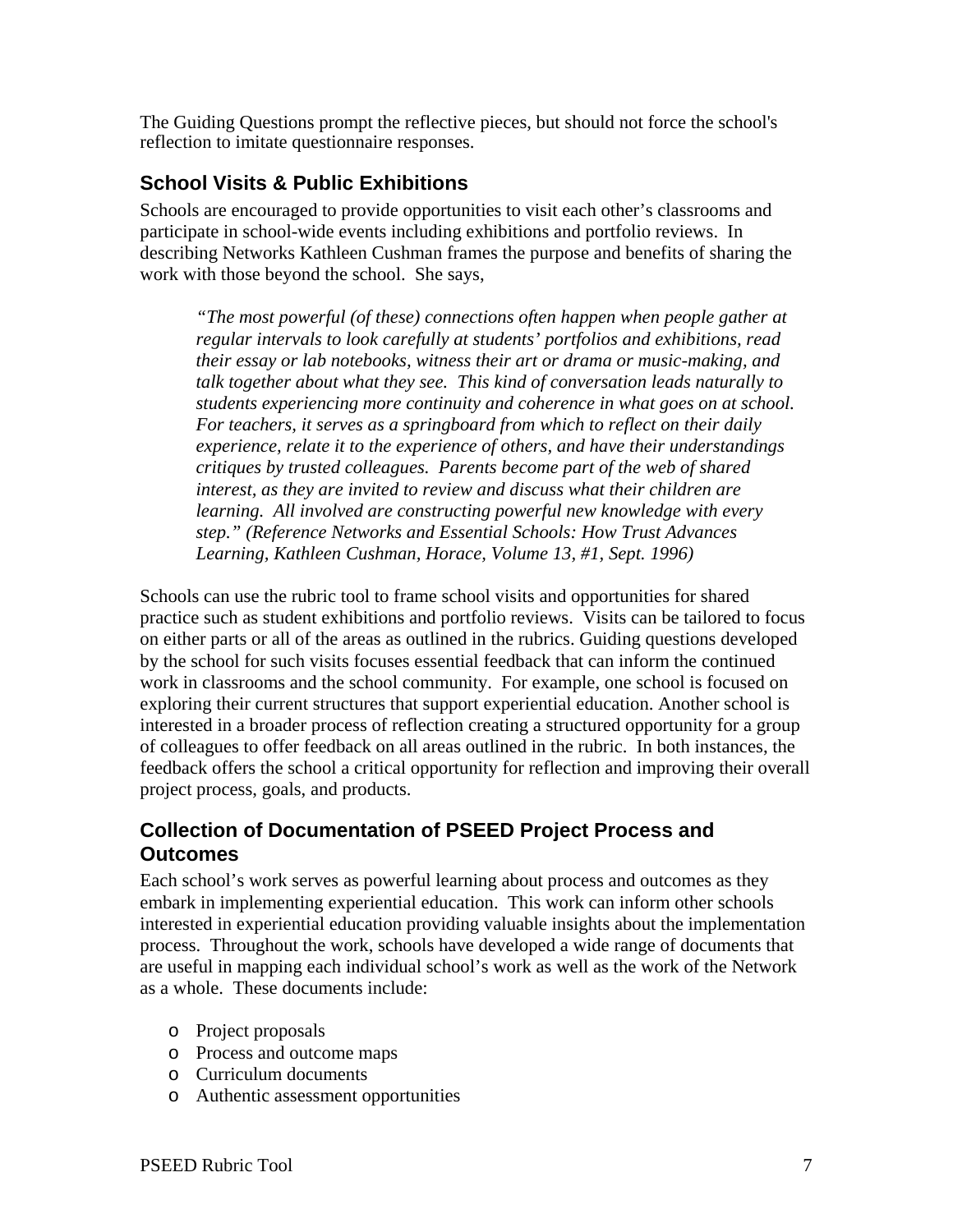- o School visit feedback
- o School budgets
- o School and network workshops, meetings, and institutes.

Schools are encouraged to maintain an ongoing collection of data, documentation, and reflections as a regular part of its practice to be shared within the Network and beyond. These forms of evidence serve other valuable purposes, including:

- o Strategic planning
- o Recruitment of students
- o Informing parents
- o Fundraising
- o Hiring of staff

### **Rubric Focus Areas and Key Characteristics**

| <b>Curriculum</b>        | Pedagogy   | <b>School Culture</b> | <b>Structures</b>               |  |
|--------------------------|------------|-----------------------|---------------------------------|--|
| Authentic                | Inquiry-   | Quality               | Supportive                      |  |
| <b>Content Rich</b>      | based      | Focused               | Leadership                      |  |
| Engaging                 | Flexible   | Connected             | <b>Flexible Schedule</b>        |  |
| Project-and-             | Active     | Collaborative         | <b>Flexible Structures</b><br>✔ |  |
| <b>Performance Based</b> | Reflective | <b>Visible</b>        | <b>Inclusive Student</b>        |  |
|                          |            |                       | Groupings                       |  |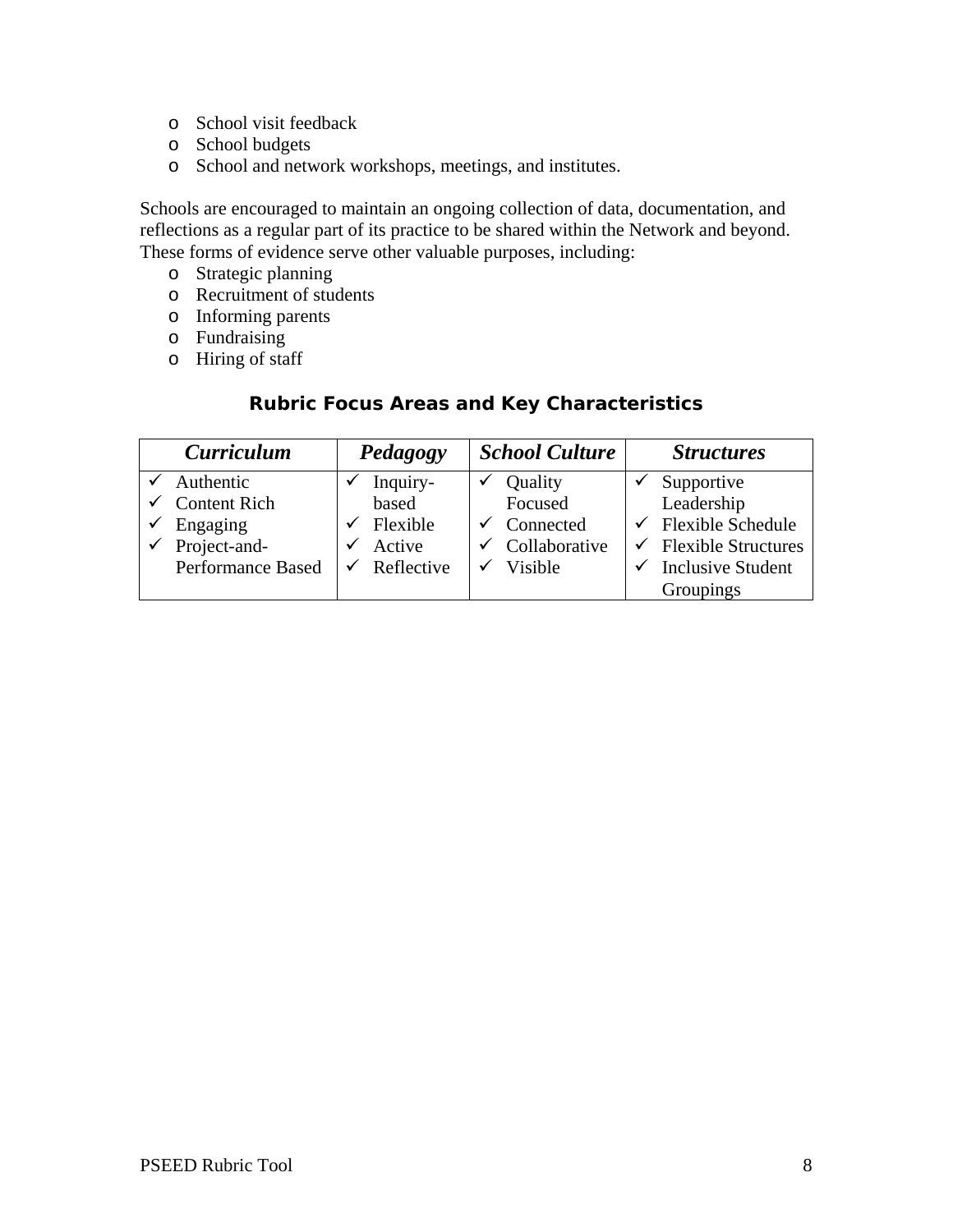# **Focus Area 1: Curriculum**

### **Sample Evidence**

This list provides examples of concrete things you would see if this focus area is being fully implemented. The list is not all inclusive, nor would one expect every activity to be happening in every school. The list is meant to guide evidence collection.

- o Samples of student work from different content areas and grade levels
- o Notes and videotapes of classroom and instructional approaches
- o Course and curriculum descriptions
- o Culminating projects and tasks for individuals and groups
- o Teacher- and class-generated rubrics
- o Reading material that covers a wide range of interests and levels
- o Standardized test scores

### **Guiding Questions**

- o How is your curriculum authentic?
- o How is your curriculum content rich and challenging?
- o What are the indicators of student engagement? How do you know the curriculum is engaging to a range of learners?
- o What kinds of performance based assessments or authentic learning do students experience?
- o How does the curriculum support active reflection by teachers and students?
- o How is the four-step cycle of experiential education evident in teaching and learning?

|                |                                                                                                          | <b>Most</b><br>of Time | Some of<br><b>Time</b><br>3 | <b>Begin-</b><br>ning to<br><b>Occur</b> | Not at<br>All | Don't<br>know or<br><b>Not</b><br>Applic-<br>able |
|----------------|----------------------------------------------------------------------------------------------------------|------------------------|-----------------------------|------------------------------------------|---------------|---------------------------------------------------|
|                |                                                                                                          |                        |                             |                                          |               | $\boldsymbol{\theta}$                             |
|                |                                                                                                          | <b>Authentic</b>       |                             |                                          |               |                                                   |
| 1A             | Classroom content is relevant to<br>students' experiences.                                               |                        | $\boldsymbol{\beta}$        | 2                                        |               |                                                   |
| 1B             | Content and projects are relevant<br>beyond the classroom and school.                                    |                        | 3                           | $\overline{2}$                           |               |                                                   |
| 1 <sup>C</sup> | Curriculum development and<br>implementation uses the expertise<br>of practitioners in the content area. |                        | 3                           |                                          |               |                                                   |

**Directions**: Please circle the response, in each row, that best describes your school.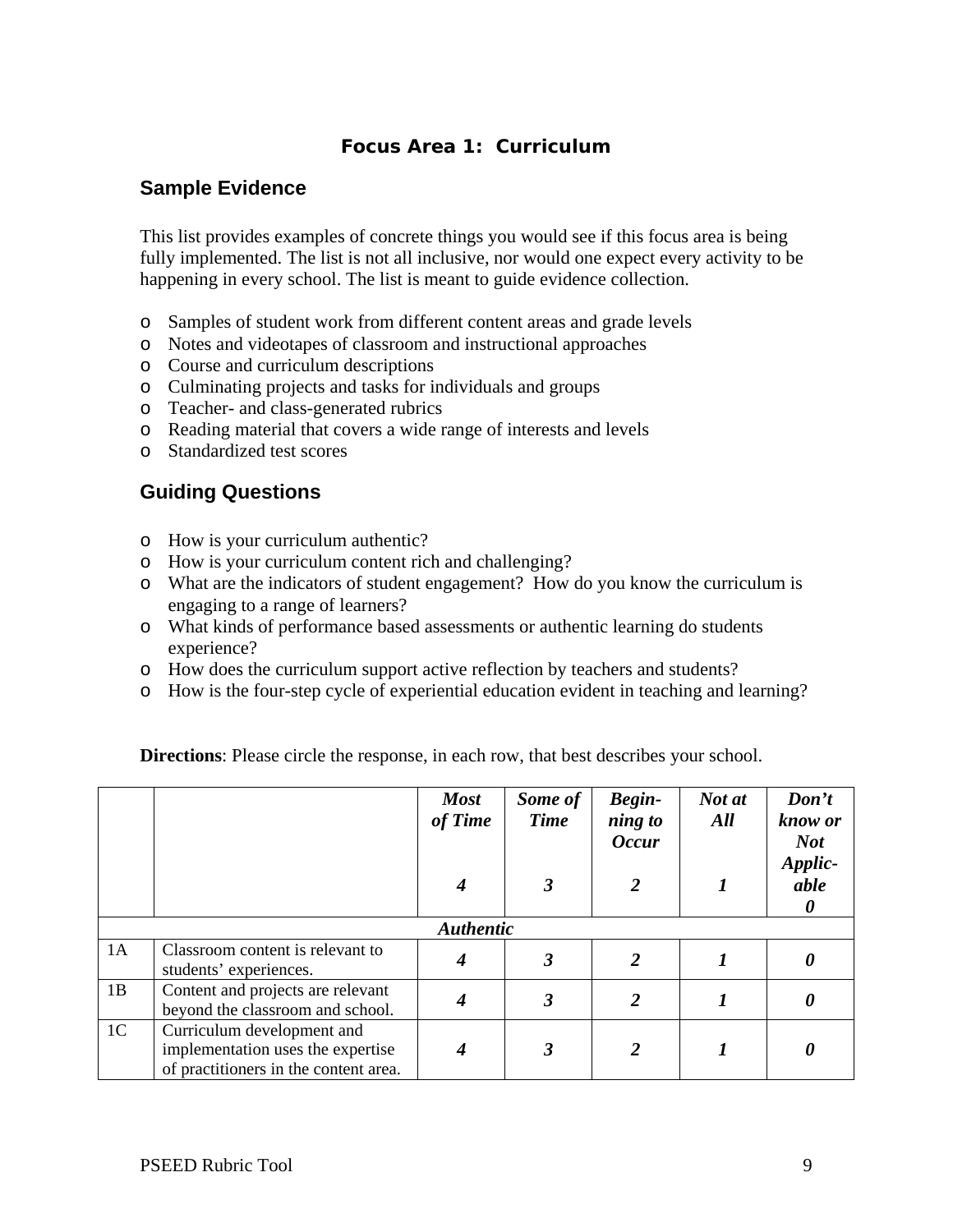|                |                                                                                                                                                                              | <b>Most</b><br>of Time      | Some of<br><b>Time</b>                | <b>Begin-</b><br>ning to<br><b>Occur</b> | Not at<br>All    | Don't<br>know or<br><b>Not</b>           |
|----------------|------------------------------------------------------------------------------------------------------------------------------------------------------------------------------|-----------------------------|---------------------------------------|------------------------------------------|------------------|------------------------------------------|
|                |                                                                                                                                                                              | $\boldsymbol{4}$            | $\boldsymbol{\beta}$                  | $\overline{2}$                           | $\boldsymbol{l}$ | Applic-<br>able<br>$\boldsymbol{\theta}$ |
| 1D             | Curriculum allows for intra- and<br>inter-disciplinary experiences and<br>inquiries.                                                                                         | $\overline{\boldsymbol{4}}$ | $\boldsymbol{\beta}$                  | $\overline{2}$                           | $\boldsymbol{l}$ | 0                                        |
| 1E             | Curriculum implementation<br>requires students to conduct field<br>and community work outside the<br>school building.                                                        | $\overline{\boldsymbol{4}}$ | $\boldsymbol{\beta}$                  | $\overline{2}$                           | $\boldsymbol{l}$ | 0                                        |
| 1F             | Students and teachers use primary<br>source materials in their inquiry.                                                                                                      | $\overline{\boldsymbol{4}}$ | $\overline{\mathbf{3}}$               | $\overline{2}$                           | $\boldsymbol{l}$ | 0                                        |
|                |                                                                                                                                                                              | <b>Content Rich</b>         |                                       |                                          |                  |                                          |
| 1 <sub>G</sub> | Students understand key concepts<br>through their experiences working<br>in and across disciplines (as writers,<br>mathematicians, scientists, etc).                         | $\boldsymbol{4}$            | $\mathfrak{z}$                        | $\overline{2}$                           | $\boldsymbol{l}$ | 0                                        |
|                |                                                                                                                                                                              | <b>Engaging</b>             |                                       |                                          |                  |                                          |
| 1H             | Curriculum experiences expand<br>student perspectives on diverse<br>cultures.                                                                                                | $\overline{\boldsymbol{4}}$ | $\boldsymbol{\beta}$                  | $\overline{2}$                           | $\boldsymbol{l}$ | 0                                        |
| 1I             | Curriculum experiences expand<br>student perspectives on diverse<br>learning styles in classrooms and<br>content areas.                                                      | $\overline{\boldsymbol{4}}$ | $\boldsymbol{\beta}$                  | $\overline{2}$                           | $\boldsymbol{l}$ | 0                                        |
| 1J             | Students understand the purpose for<br>their work.                                                                                                                           | $\overline{\boldsymbol{4}}$ | $\mathfrak{Z}$                        | $\overline{2}$                           | $\boldsymbol{l}$ | $\boldsymbol{\theta}$                    |
| 1K             | Students develop and modify their<br>theories through discussion.                                                                                                            | $\boldsymbol{4}$            | $\boldsymbol{\beta}$                  | $\overline{2}$                           | $\boldsymbol{l}$ | $\boldsymbol{\theta}$                    |
|                |                                                                                                                                                                              |                             | <b>Project- and Performance-Based</b> |                                          |                  |                                          |
| 1L             | The process and outcomes of<br>creating products and performances<br>provide the structure through which<br>students demonstrate understanding<br>and make learning visible. | 4                           | $\overline{\mathbf{3}}$               | 2                                        | $\boldsymbol{l}$ | 0                                        |
| 1 <sub>M</sub> | Teachers and students reflect alone<br>and in groups on what they learned<br>through the process of creating<br>meaningful products.                                         | 4                           | $\boldsymbol{\beta}$                  | $\overline{2}$                           | $\boldsymbol{l}$ | 0                                        |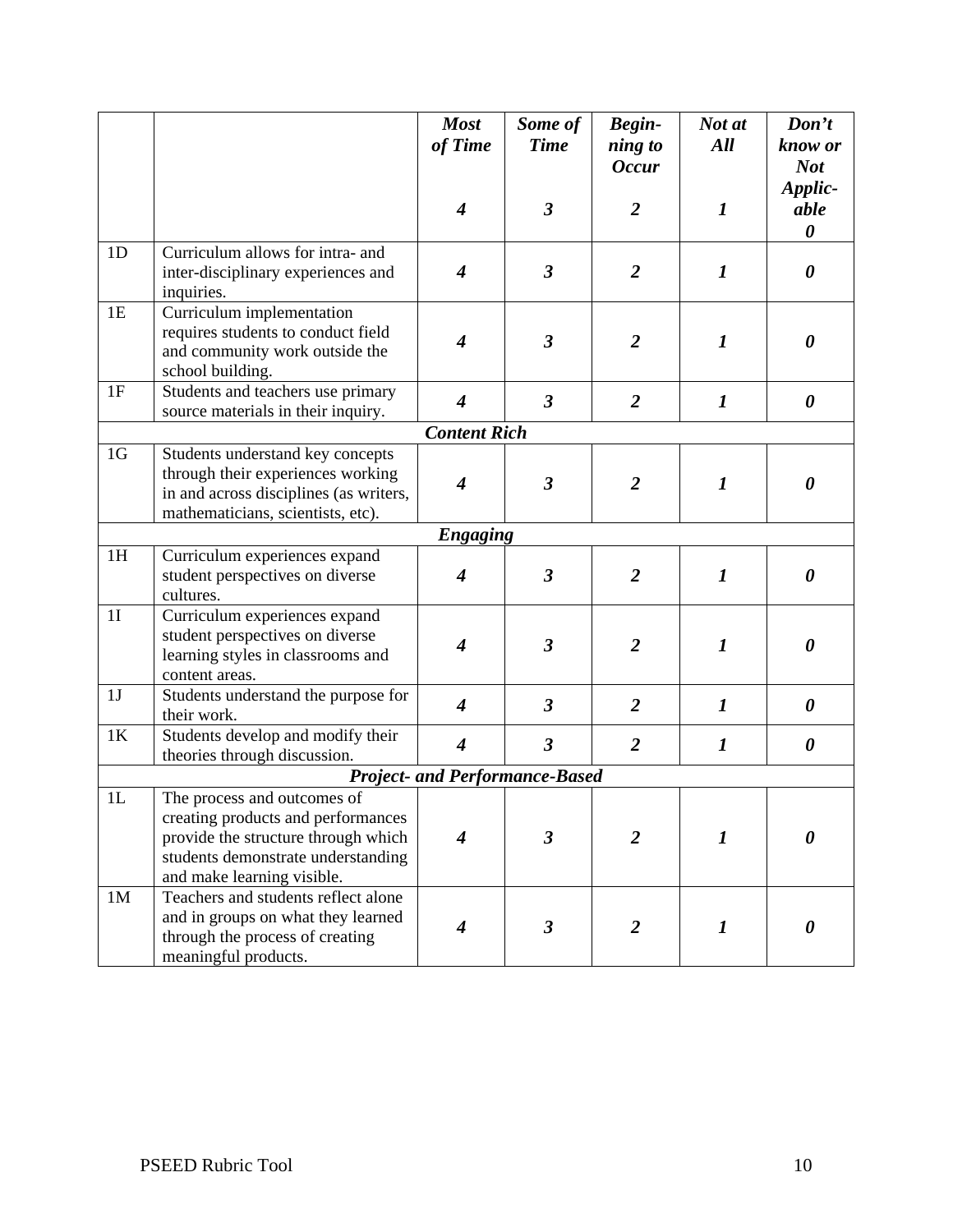# **Focus Area 2: Pedagogy**

# **Sample Evidence**

This list provides examples of concrete things you would see if this focus area is being fully implemented. The list is not all inclusive, nor would one expect every activity to be happening in every school. The list is meant to guide evidence collection.

- o Teacher portfolios
- o Lesson plans
- o Teacher assignments and project units
- o Multiple forms of assessment
- o Student and parent feedback through surveys, discussion, or focus groups

# **Guiding Questions**

- o Is instruction inquiry-based?
- o How are students grouped for instruction?
- o Are there flexibility in and a variety of instructional approaches?
- o Is risk-taking encouraged?
- o How is student leadership encouraged?
- o How is reflection embedded in teaching and learning?
- o How is assessment used to determine student achievement?
- o How is the four-step cycle of experiential education evident in teaching and learning?

|    |                                                                                                                                           | <b>Most</b><br>of Time<br>4 | Some of<br><b>Time</b><br>3 | <b>Begin-</b><br>ning to<br><b>Occur</b><br>$\overline{2}$ | Not at<br>All<br>1 | Don't<br>know or<br><b>Not</b><br>Applic-<br>able<br>0 |  |  |
|----|-------------------------------------------------------------------------------------------------------------------------------------------|-----------------------------|-----------------------------|------------------------------------------------------------|--------------------|--------------------------------------------------------|--|--|
|    | <b>Inquiry-Based</b>                                                                                                                      |                             |                             |                                                            |                    |                                                        |  |  |
| 2A | Instruction requires students to<br>pose questions, solve problems, and<br>construct meaning.                                             | 4                           | 3                           | 2                                                          |                    | 0                                                      |  |  |
|    |                                                                                                                                           | <b>Flexible</b>             |                             |                                                            |                    |                                                        |  |  |
| 2B | Classroom grouping structures vary<br>(individual, small groups, large<br>group) depending on what the<br>experience or product requires. | 4                           | 3                           | $\mathbf{2}$                                               |                    | 0                                                      |  |  |
| 2D | Educational experiences include the<br>possibility of learning from<br>mistakes, risk-taking, and<br>unpredictable outcomes.              | 4                           | 3                           | $\mathbf{2}$                                               |                    | 0                                                      |  |  |

**Directions**: Please circle the response, in each row, that best describes your school.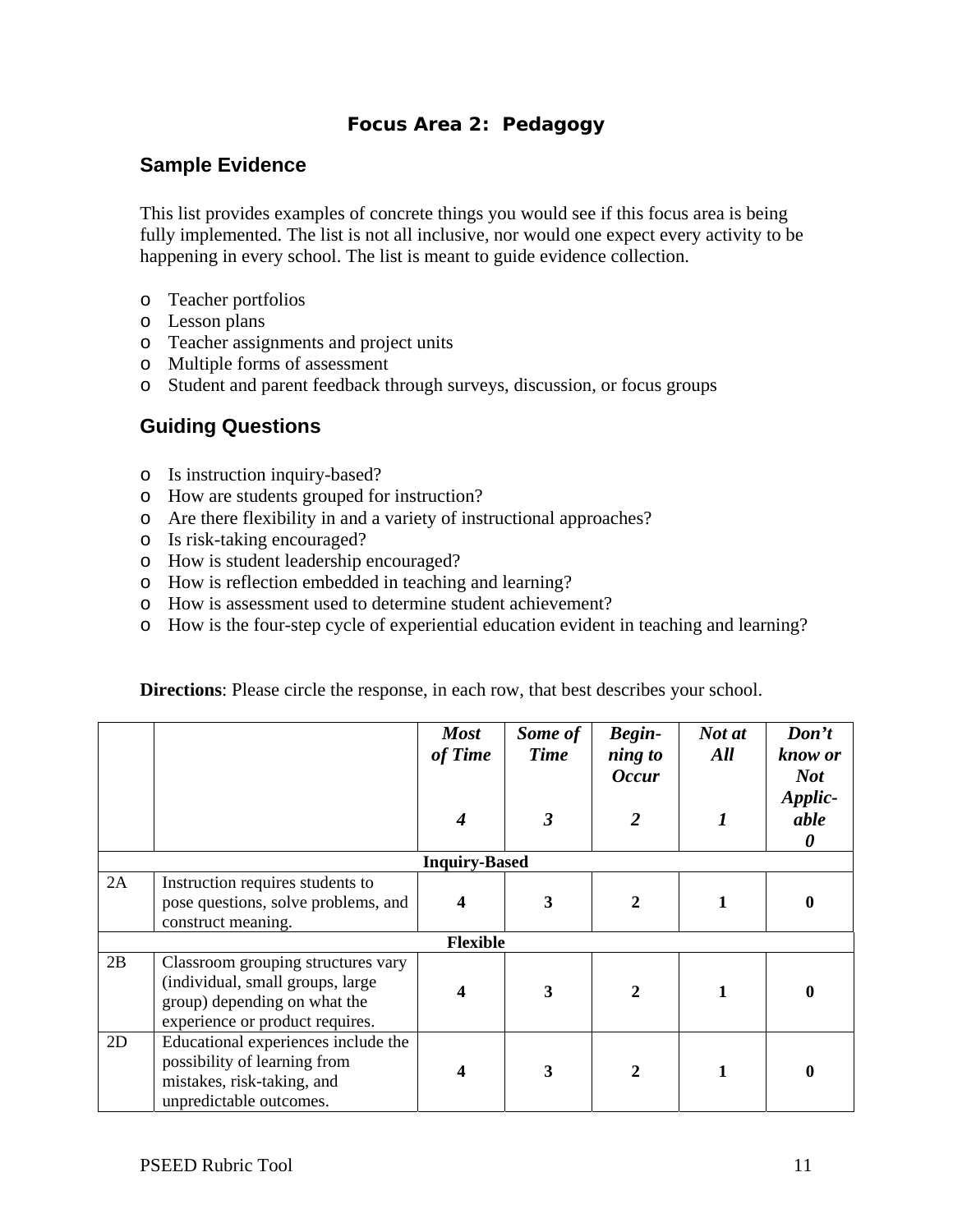|    |                                                                                                                                                                                                                                      | <b>Most</b><br>of Time<br>$\boldsymbol{4}$ | Some of<br><b>Time</b><br>$\overline{\mathbf{3}}$ | <b>Begin-</b><br>ning to<br><b>Occur</b><br>2 | Not at<br>All<br>1 | Don't<br>know or<br><b>Not</b><br>Applic-<br>able<br>$\boldsymbol{\theta}$ |
|----|--------------------------------------------------------------------------------------------------------------------------------------------------------------------------------------------------------------------------------------|--------------------------------------------|---------------------------------------------------|-----------------------------------------------|--------------------|----------------------------------------------------------------------------|
|    |                                                                                                                                                                                                                                      | <b>Active</b>                              |                                                   |                                               |                    |                                                                            |
| 2E | Curriculum consistently provides<br>opportunities for students to handle,<br>explore, experiment, and work with<br>materials.                                                                                                        | 4                                          | 3                                                 | $\mathcal{D}$                                 | 1                  | 0                                                                          |
|    |                                                                                                                                                                                                                                      | <b>Reflective</b>                          |                                                   |                                               |                    |                                                                            |
| 2F | Student and teacher reflections<br>address what they learned as well<br>as what they did.                                                                                                                                            | 4                                          | 3                                                 | $\mathbf{2}$                                  | 1                  | 0                                                                          |
| 2G | A coherent system of assessment<br>contributes to ongoing reflection<br>and evaluation. The system is<br>designed to include multiple forms<br>such as performances, exhibitions,<br>portfolios, conferences, tests, and<br>quizzes. | 4                                          | 3                                                 | $\mathbf{2}$                                  |                    | 0                                                                          |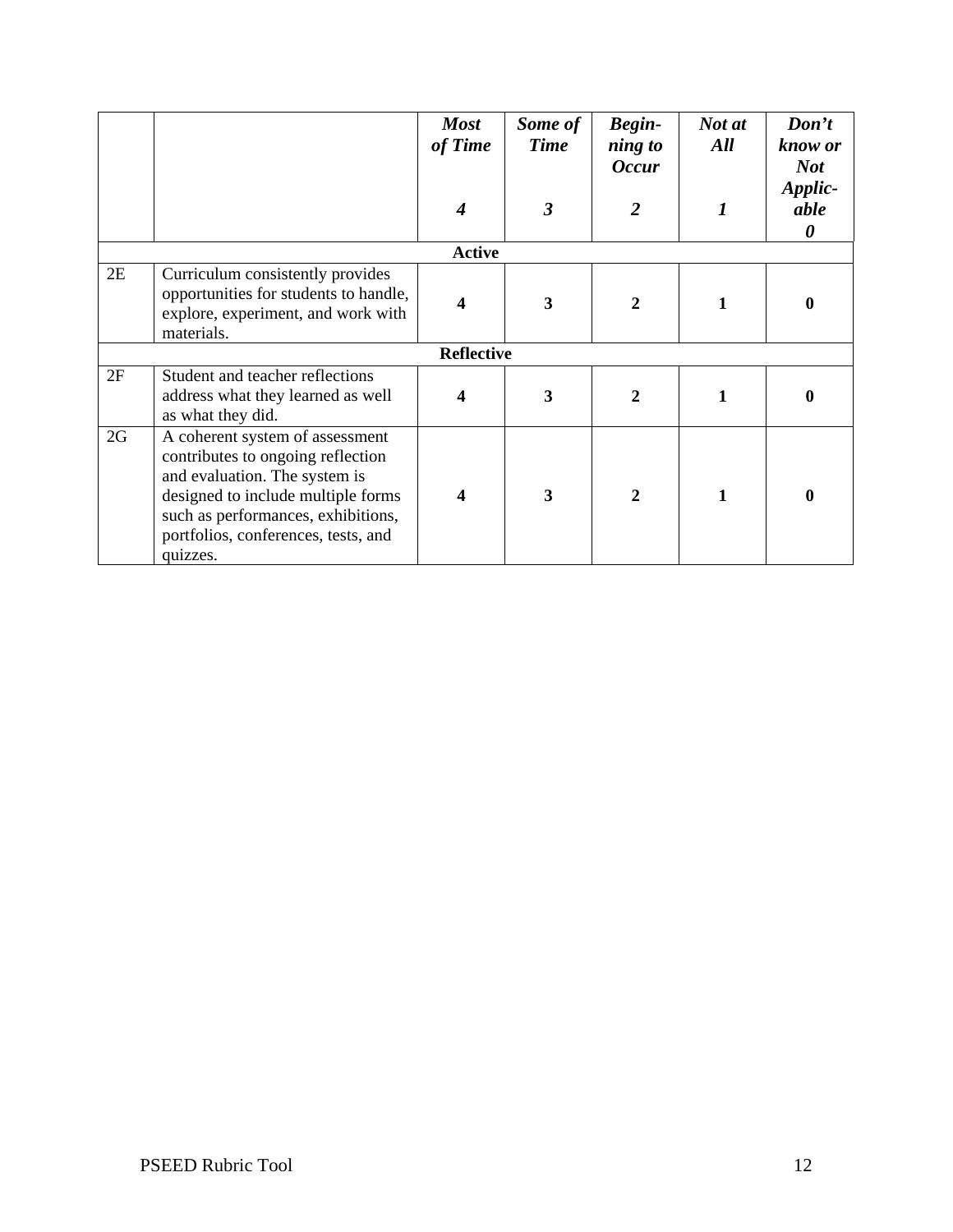# **Focus Area 3: School Culture**

# **Sample Evidence**

This list provides examples of concrete things you would see if this focus area is being fully implemented. The list is not all inclusive, nor would one expect every activity to be happening in every school. The list is meant to guide evidence collection.

- o Notes and agendas from teacher collaborative planning time meetings
- o Interviews and/or surveys of teachers reflecting on planning and professional development activities
- o Agendas and meeting minutes from various groups, such as leadership teams, full faculty, grade level teams, parents, and community members.
- o Explicit team missions, goals, and norms
- o Peer observation protocols and notes
- o Professional development schedule for the school year

# **Guiding Questions**

- o How are high expectations and standards communicated through the curriculum and pedagogy?
- o Are student and teacher learning in and outside the classroom?
- o What is evidence of staff collaboration?
- o What is the quality of discourse between and among teachers and students?
- o How are parents and community connected to the work of the school?

| <b>Directions:</b> Please circle the response, in each row, that best describes your school. |  |  |  |
|----------------------------------------------------------------------------------------------|--|--|--|
|                                                                                              |  |  |  |

|    |                                                                                                                            | <b>Most</b><br>of Time | Some of<br><b>Time</b> | <b>Begin-</b><br>ning to<br><b>Occur</b> | Not at<br>All | Don't<br>know or<br><b>Not</b> |
|----|----------------------------------------------------------------------------------------------------------------------------|------------------------|------------------------|------------------------------------------|---------------|--------------------------------|
|    |                                                                                                                            |                        | 3                      | $\overline{2}$                           |               | Applic-<br>able<br>0           |
|    |                                                                                                                            | <b>Quality Focused</b> |                        |                                          |               |                                |
| 3A | Students engage in and discuss<br>rigorous content through the<br>experiential education learning<br>process.              |                        | $\mathbf{3}$           |                                          |               |                                |
| 3B | Students create displays,<br>presentations, and performances<br>with significant care, preparation,<br>and high standards. |                        | 3                      | $\mathbf{2}$                             |               |                                |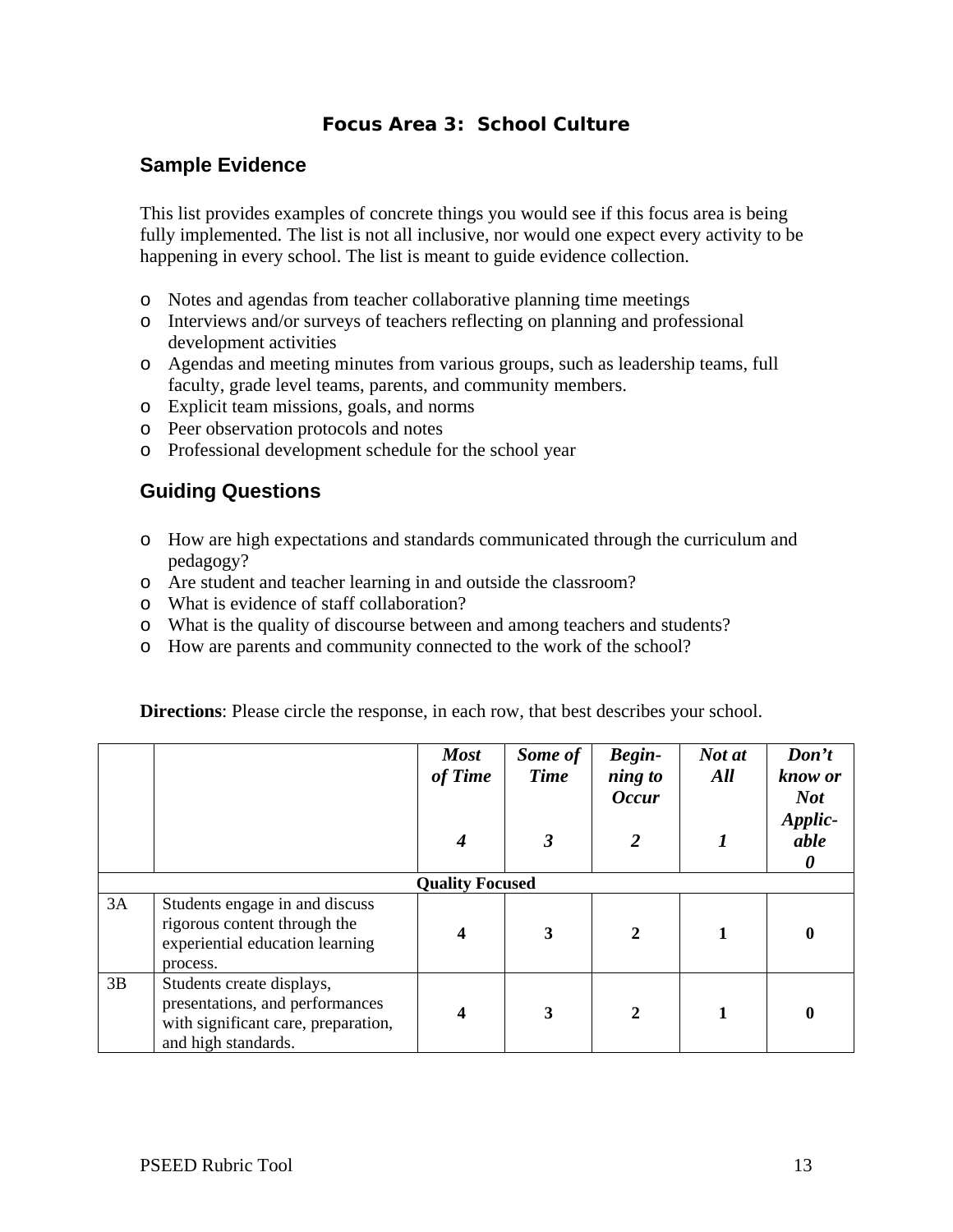|    |                                                                                                                                                                                     | <b>Most</b><br>of time<br>4 | Some of<br><b>Time</b><br>$\overline{3}$ | Begin-<br>ning to<br><b>Occur</b><br>$\overline{2}$ | Not at<br>All<br>$\boldsymbol{l}$ | Don't<br>know or<br><b>Not</b><br>Applic-<br>able<br>$\boldsymbol{\theta}$ |
|----|-------------------------------------------------------------------------------------------------------------------------------------------------------------------------------------|-----------------------------|------------------------------------------|-----------------------------------------------------|-----------------------------------|----------------------------------------------------------------------------|
|    |                                                                                                                                                                                     | <b>Content Rich</b>         |                                          |                                                     |                                   |                                                                            |
| 3C | Teachers and other staff and<br>administrators use regular<br>opportunities to expand and deepen<br>their understanding of experiential<br>education during their meeting<br>times. | 4                           | $\overline{\mathbf{3}}$                  | $\overline{2}$                                      | 1                                 | $\boldsymbol{0}$                                                           |
|    |                                                                                                                                                                                     | <b>Visible</b>              |                                          |                                                     |                                   |                                                                            |
| 3D | Displays of student work are<br>accompanied by teacher and<br>student reflections. This is visible<br>throughout classrooms, hallways,<br>and performance assessments.              | 4                           | 3                                        | $\overline{2}$                                      | 1                                 | $\boldsymbol{0}$                                                           |
| 3E | Students and teachers are<br>responsible for communicating<br>their learning to the community<br>beyond the classroom.                                                              | 4                           | $\mathbf{3}$                             | $\overline{2}$                                      | 1                                 | $\boldsymbol{0}$                                                           |
| 3F | Parents and community members<br>are actively a part of the learning<br>and creation of products and<br>performances.                                                               | 4                           | $\overline{\mathbf{3}}$                  | $\overline{2}$                                      | $\mathbf{1}$                      | $\boldsymbol{0}$                                                           |
| 3G | Community partnerships expand<br>and deepen the experiential<br>education curricula and authentic<br>learning opportunities.                                                        | 4                           | 3                                        | $\mathbf{2}$                                        | $\mathbf{1}$                      | $\boldsymbol{0}$                                                           |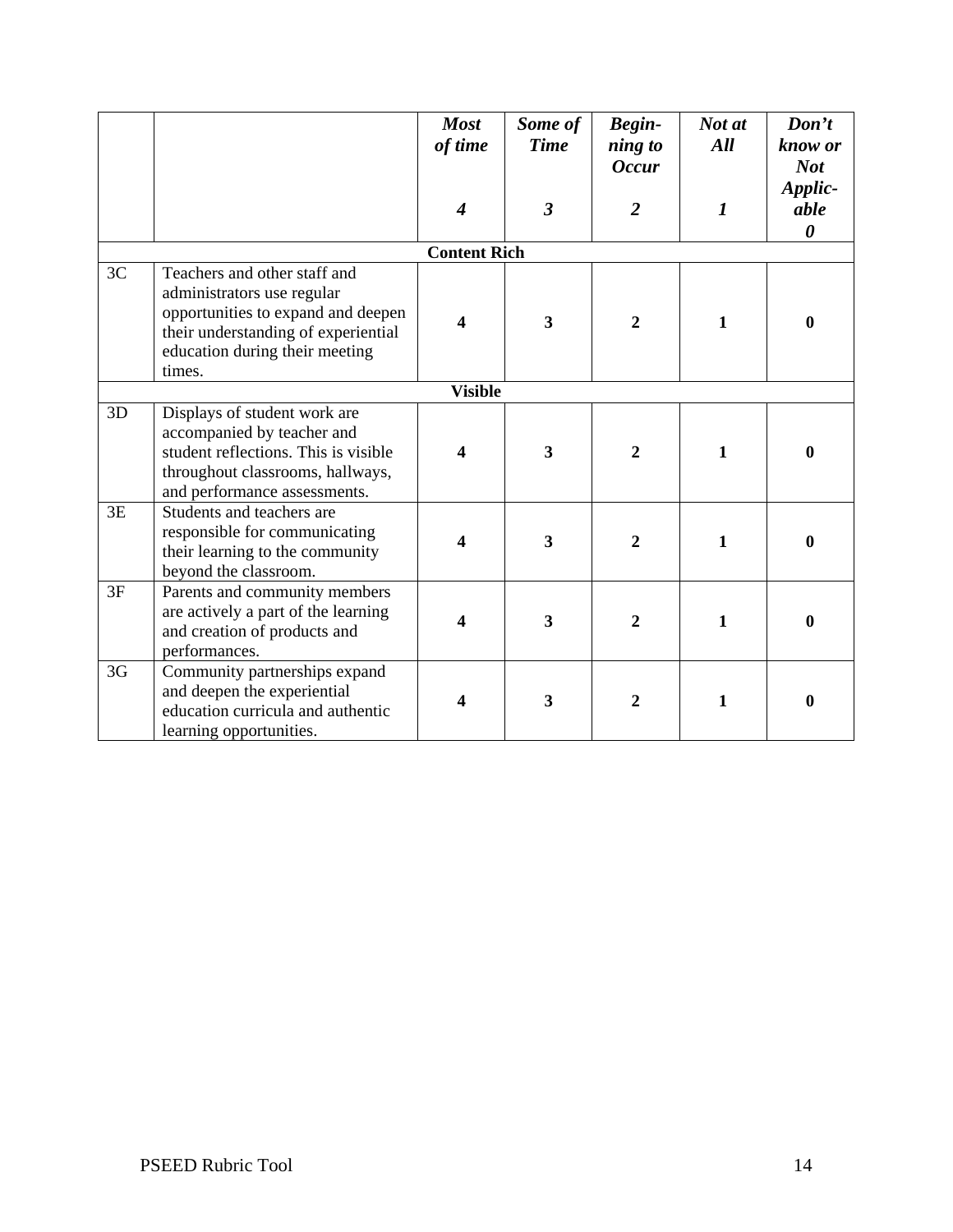### **Focus Area 4: Structures**

# **Sample Evidence**

This list provides examples of concrete things you would see if this focus area is being fully implemented. The list is not all inclusive, nor would one expect every activity to be happening in every school. The list is meant to guide evidence collection.

- o Governance documents
- o Budget summary
- o School improvement plan
- o School professional development goals
- o Description of governance bodies
- o Decision making processes
- o School partnerships
- o School schedule and calendar (teachers and students)

# **Guiding Questions**

- o What is the evidence of shared leadership?
- o How do schedules and school structures support experiential learning?
- o How are classes organized to support quality learning experiences within and across disciplines?
- o How does the budget support experiential education and the mission of the school?
- o How does leadership ensure good communication within the school community?
- o Describe the decision making bodies and processes in the school.

|    |                                                                                                                                       | <b>Most</b><br>of Time | Some of<br><b>Time</b> | Begin-<br>ning to | Not at<br>All | Don't<br>know or     |  |  |
|----|---------------------------------------------------------------------------------------------------------------------------------------|------------------------|------------------------|-------------------|---------------|----------------------|--|--|
|    |                                                                                                                                       |                        |                        | <b>Occur</b>      |               | <b>Not</b>           |  |  |
|    |                                                                                                                                       |                        | 3                      | 2                 |               | Applic-<br>able<br>0 |  |  |
|    | <b>Supportive Leadership</b>                                                                                                          |                        |                        |                   |               |                      |  |  |
| 4A | School leadership promotes<br>experiential education as an<br>essential part of preparing students<br>for high levels of achievement. |                        | 3                      | $\mathbf{2}$      |               | $\mathbf{0}$         |  |  |
| 4B | Leadership defines student<br>achievement as inclusive of<br>multiple assessments.                                                    |                        | 3                      | $\mathbf{2}$      |               | 0                    |  |  |

**Directions**: Please circle the response, in each row, that best describes your school.